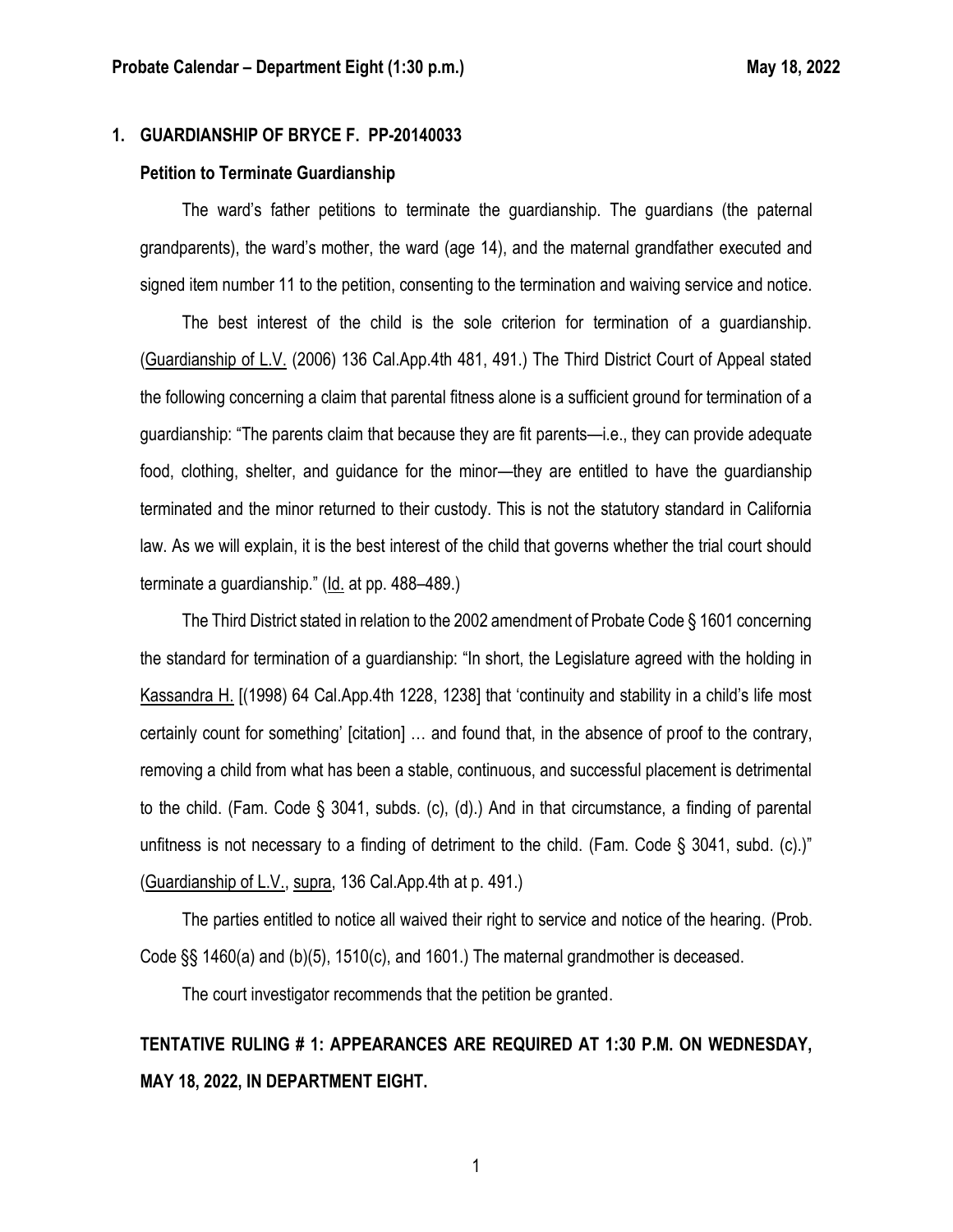#### **2. GUARDIANSHIP OF ANAYAH S. PP-20210008**

#### **Annual Status Review Hearing**

Letters of Guardianship of the person were issued May 3, 2021. The annual guardianship status report (Judicial Council Form GC-251) concerning the ward was not submitted by the guardians.

**TENTATIVE RULING # 2: APPEARANCES ARE REQUIRED AT 1:30 P.M. ON WEDNESDAY, MAY 18, 2022, IN DEPARTMENT EIGHT.**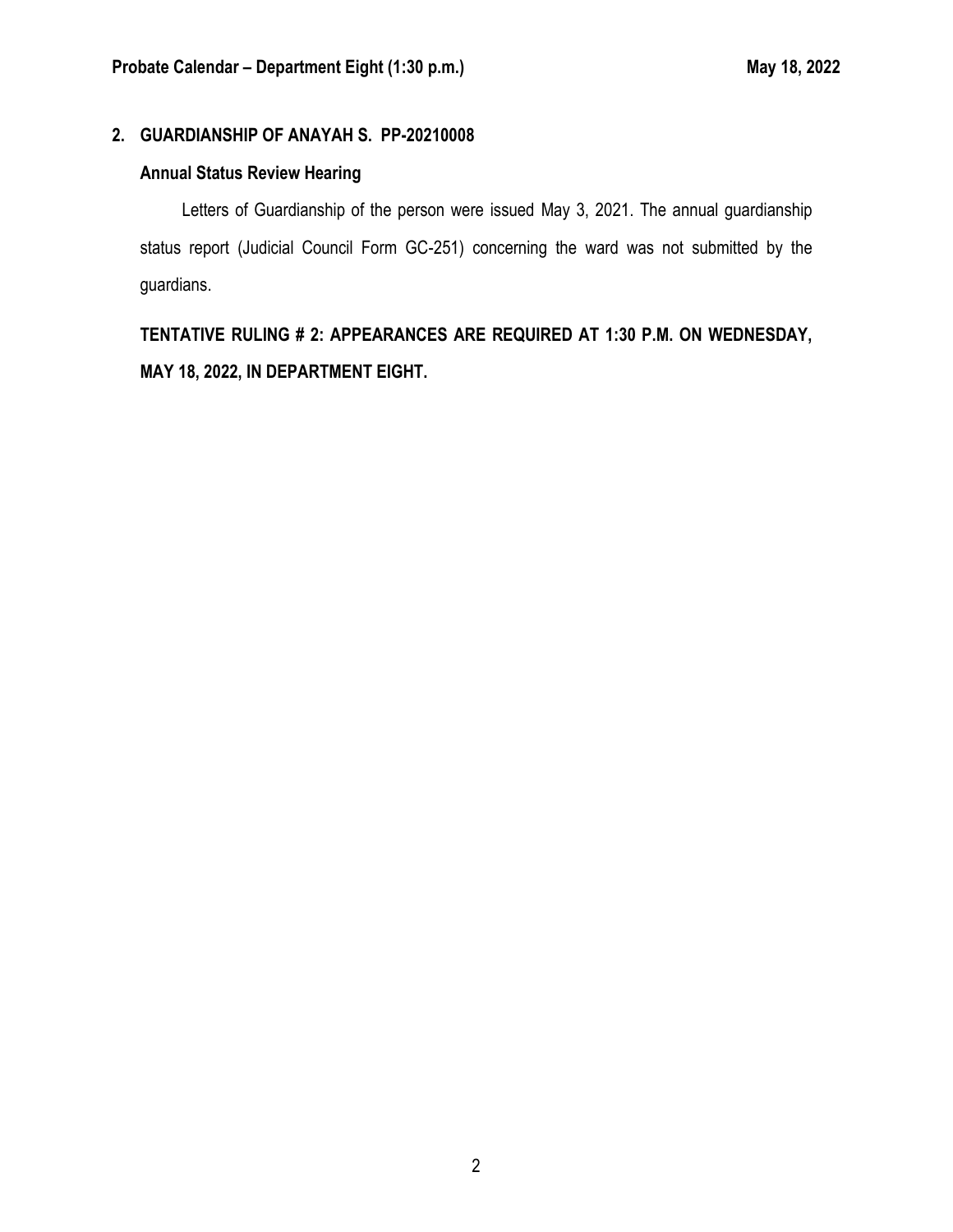#### **3. GUARDIANSHIP OF CHRISTIAN T. & JESUS S. PP-20200082**

#### **Annual Status Review Hearing**

Letters of Guardianship of the person were issued April 15, 2021. The annual guardianship status reports (Judicial Council Form GC-251) concerning the two wards were submitted by the guardian. Having read and considered the reports, the court finds that the guardianship shall continue.

**TENTATIVE RULING # 3: THE GUARDIANSHIP SHALL CONTINUE. THE COURT SETS THE NEXT ANNUAL STATUS REVIEW HEARING AT 1:30 P.M. ON WEDNESDAY, MAY 17, 2023, IN DEPARTMENT EIGHT.**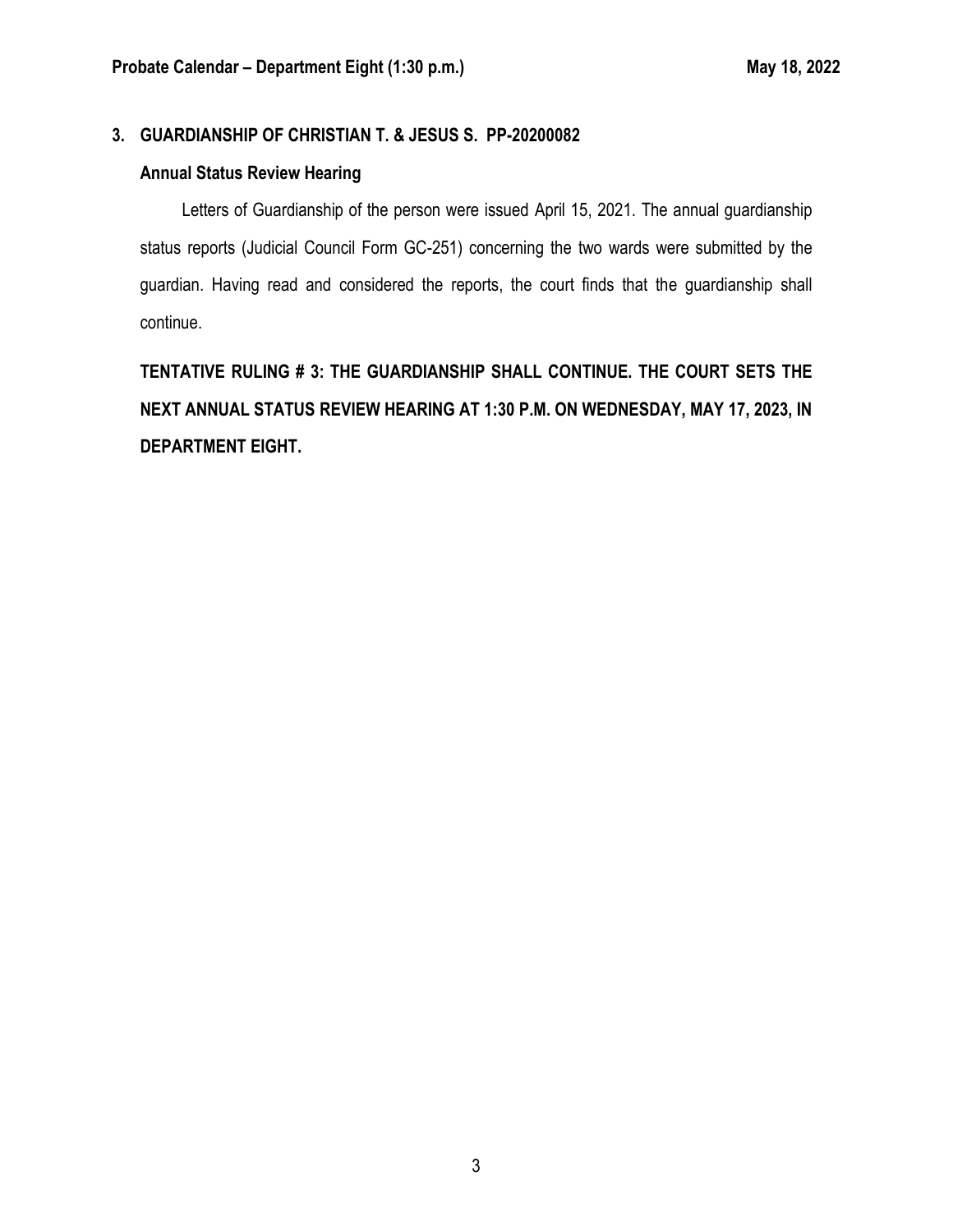### **4. GUARDIANSHIP OF JACOB C. & NATALIE C. PP-20160151**

#### **Annual Status Review Hearing**

Letters of Guardianship of the person were issued October 17, 2017. The annual guardianship status reports (Judicial Council Form GC-251) concerning the two wards were not submitted by the guardians.

**TENTATIVE RULING # 4: APPEARANCES ARE REQUIRED AT 1:30 P.M. ON WEDNESDAY, MAY 18, 2022, IN DEPARTMENT EIGHT.**